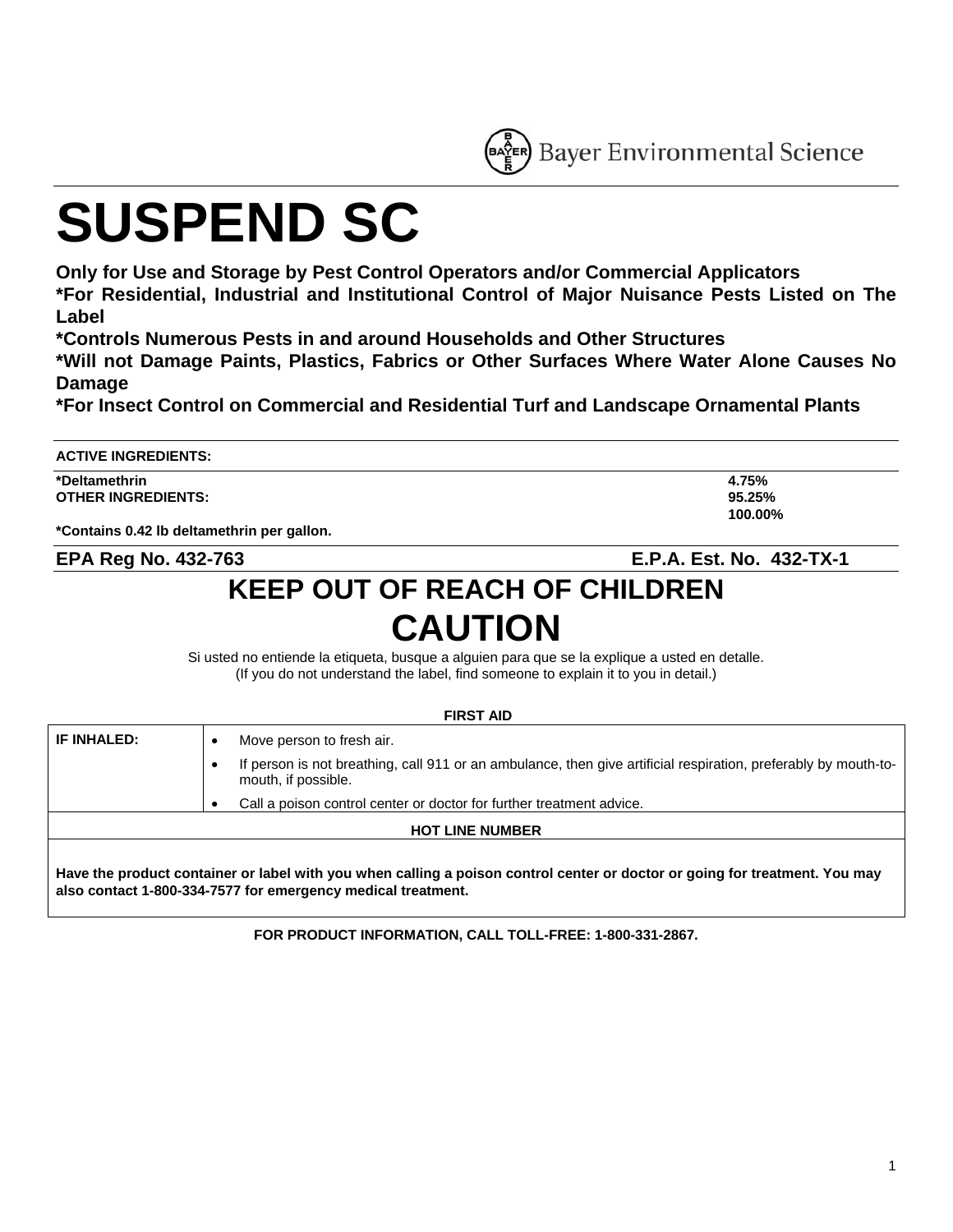# **PRECAUTIONARY STATEMENTS**

**CAUTION** 

# **HAZARD TO HUMANS AND DOMESTIC ANIMALS**

Harmful if inhaled. Avoid breathing vapor or spray mist. Contact with product may result in transient tingling and reddening of the skin. Remove contaminated clothing and wash before reuse.

#### **Environmental hazards**

This product is extremely toxic to fresh water and estuarine fish and invertebrates. Do not apply directly to water, to areas where surface water is present or to intertidal areas below the mean high water mark. Use with care when applying in areas adjacent to any body of water. Do not contaminate water when cleaning equipment or when disposing of equipment washwater.

This pesticide is highly toxic to bees exposed to direct treatment. Do not apply or allow it to drift to crops or weeds on which bees are actively foraging.

# **PHYSICAL & CHEMICAL HAZARDS**

Do not use water-based sprays of Suspend SC Insecticide in conduits, motor housings, junction boxes, switch boxes, or other electrical equipment because of possible shock hazard.

# **DIRECTIONS FOR USE**

**It is a violation of Federal Law to use this product in a manner inconsistent with its labeling.** 

Not for use on turf being grown for sale or other commercial use as sod, or for commercial seed production, or for research purposes.

## **GENERAL INFORMATION:**

Suspend SC Insectidcide is a suspended concentrate insecticide containing 0.42 lb active ingredient per gallon. Suspend SC Insecticide is designed for use both indoors and outdoors and will provide effective knockdown and long residual control of the pests listed on this label.

## **Mixing Instructions:**

Suspend SC Insecticide is intended to be mixed with water and applied with hand pressurized or power operated sprayers, such as Actisol® or similar equipment, as a coarse spray or with conventional hydraulic boom-type sprayer or other suitable equipment for outdoor broadcast applications. Shake container well before using. When diluting, it is recommended to add approximately half the water to the spray tank, then add the proper amount of Suspend SC Insecticide in accordance with the rates in the appropriate Application Rate table. Agitate, then add the remaining water slowly to avoid excess foam. Thoroughly agitate the sprayer before using to insure proper suspension. If spraying is interrupted when using a back-pack or hand-held spray equipment, reinvert sprayer before use. If spray screens are used, they should be 50 mesh or larger. Dilute Suspend SC Insecticide only with water. Prepare spray solution when ready to make applications.

# **Tank Mixing:**

Suspend SC Insecticide may be tank-mixed with other currently registered pesticides unless expressly prohibited by the product label. A small volume mixing test with other products is recommended to ensure compatibility. Observe all restrictions and precautions, which appear on the labels of these products.

# **Application Methods:**

For indoor uses this product may be applied as crack and crevice, spot, general surface treatments. For residential building and structures apply only as a crack and crevice or spot treatment. Treat where pests are found or normally occur. For general pest control outdoors see this section for additional methods of application.

**Crack and Crevice Applications:** Use a low pressure system with a pinpoint or variable pattern nozzle to apply the spray mixture to areas such as floors, cracks and crevices in and around baseboards, walls, expansion joints, areas around water and sewer pipes, and voids formed by equipment or appliances.

**Spot Applications:** Use a low pressure system with a fan-type nozzle to uniformly apply spot treatments in and around cupboards, and between, beneath and behind equipment or appliances. For control of carpet beetles, fleas and ticks indoors, apply as a coarse, low pressure crack and crevice spot treatment to problem areas and infested habitats. Do not treat entire floor, carpet or floor coverings. Do not apply as a space spray. Application to furniture should be restricted to areas where prolonged contact by humans will not occur. Care should be taken to limit spot treatment to pet beds and infested floor coverings.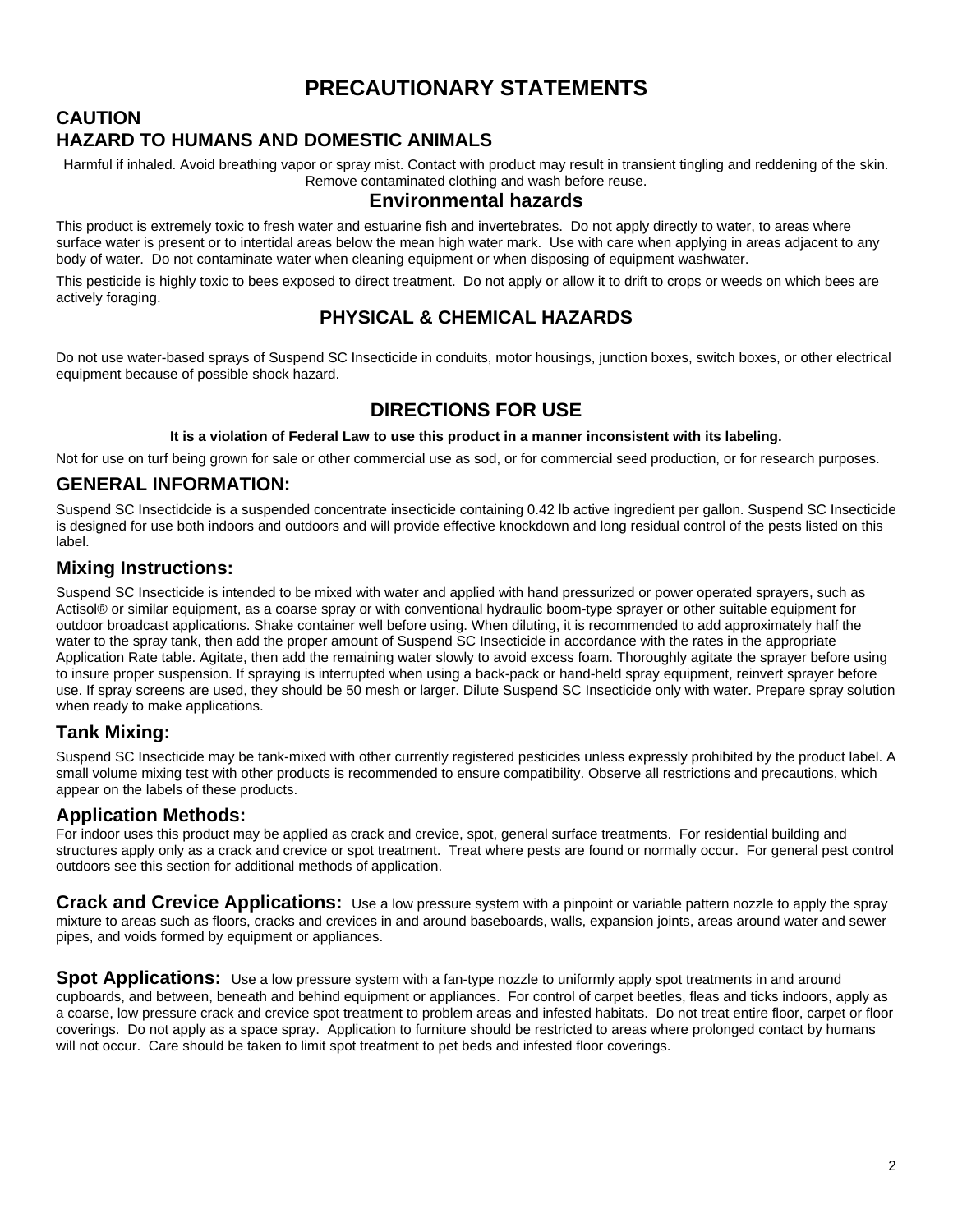# **Application Rates:**

| Pests                                          | Concentration of Active Ingredient1 | <b>Dilution Rate 2</b>      |
|------------------------------------------------|-------------------------------------|-----------------------------|
| ants, carpet beetles, firebrats, fleas, gnats, | $0.01\% - 0.03\%$ w/w               | $0.25 - 0.75$ fl oz/gal     |
| midges, centipedes, millipedes, pantry         |                                     | $12.5 - 37.5$ fl oz/50 gals |
| pests, silverfish, ticks (indoor)              |                                     | $25 - 75$ fl oz/100 gals    |
| Bees, bedbugs, boxelder bugs, fleas            | $0.03\% - 0.06\%$ w/w               | $0.75 - 1.5$ fl oz/gal      |
| (outdoors), ticks(outdoors), cecid flies,      |                                     | 37.5-75 fl oz/50 gals       |
| cockroaches, elm leaf beetles, ground          |                                     | $75 - 150$ fl oz/100 gals   |
| beetles, moths, midges, crickets, flies        |                                     |                             |
| (including such flies as stable, house,        |                                     |                             |
| cluster and horseflies), hornets, killer bees, |                                     |                             |
| lice, mosquitoes, Multicolored Asian Lady      |                                     |                             |
| Beetle, pillbugs, scorpions, sowbugs,          |                                     |                             |
| spiders, yellowjackets, wasps                  |                                     |                             |
| Termites (Formosan & Eastern                   | $0.06\%$ w/w                        | 1.5 fl oz/gal               |
| subterranean-localized control only)           |                                     | 75 fl oz/50 gals            |
|                                                |                                     | 150 fl oz/100 gals          |
| Carpenter ants                                 | $0.03\%$ w/w                        | $0.75$ fl oz/gal            |
|                                                |                                     | 37.5 fl oz/50 gals          |
|                                                |                                     | 75 fl oz/100 gals           |

<sup>1</sup>The recommended rate for maintenance treatments is 0.01% and for cleanout treatments is 0.03%. For control of severe infestations and longer residual control use the 0.06% rate. In addition, more frequent applications may be needed on concrete surfaces.

 $2$ 0.25 fl. oz =7.5 milliliters

 $0.75$  fl.  $oz = 22.7$  milliliters

1.5 fl.  $oz = 45.4$  milliliters

GENERAL PEST CONTROL INDOORS

Treatment Sites: When used in accordance with label directions, Suspend SC may be applied in and around residential and nonresidential buildings and structures including residential kitchens and all types of food/feed handling establishments. Suspend SC is intended to be mixed with water and applied indoors as a crack and crevice, spot or general surface treatment with hand pressurized or power operated sprayers or other suitable equipment for applying insecticides to localized areas. For residential buildings and structures apply only as a crack and crevice or spot treatment. This product can be applied to walls, floors, ceilings, in and around cabinets, between, behind and beneath equipment and appliances, around floor drains, window and door frames and around plumbing, sinks and other possible pest harborage sites. Permitted areas of use include, but are not limited to, the food/feed and non-food/nonfeed areas of:

| Aircraft (cargo only)           | Installations                                       |  |  |
|---------------------------------|-----------------------------------------------------|--|--|
| Apartment buildings             | <b>Kitchens</b>                                     |  |  |
| <b>Bakeries</b>                 | Laboratories                                        |  |  |
| <b>Bottling facilities</b>      | Mausoleums                                          |  |  |
| <b>Breweries</b>                | Meat, poultry & egg processing and packaging plants |  |  |
| <b>Buses</b>                    | Mobile & motor homes                                |  |  |
| Cafeterias                      | Nursing homes                                       |  |  |
| Candy plants                    | Offices                                             |  |  |
| Canneries                       | Railcars                                            |  |  |
| Dairy product processing plants | Restaurants                                         |  |  |
| Food manufacturing plants       | Schools                                             |  |  |
| Food processing plants          | Ships & vessels                                     |  |  |
| Food service establishments     | <b>Trailers</b>                                     |  |  |
| Granaries & grain mills         | <b>Trucks</b>                                       |  |  |
| Hospitals                       | Warehouses                                          |  |  |
| Hotels                          | Wineries                                            |  |  |
| Houses                          |                                                     |  |  |
| Industrial buildings            |                                                     |  |  |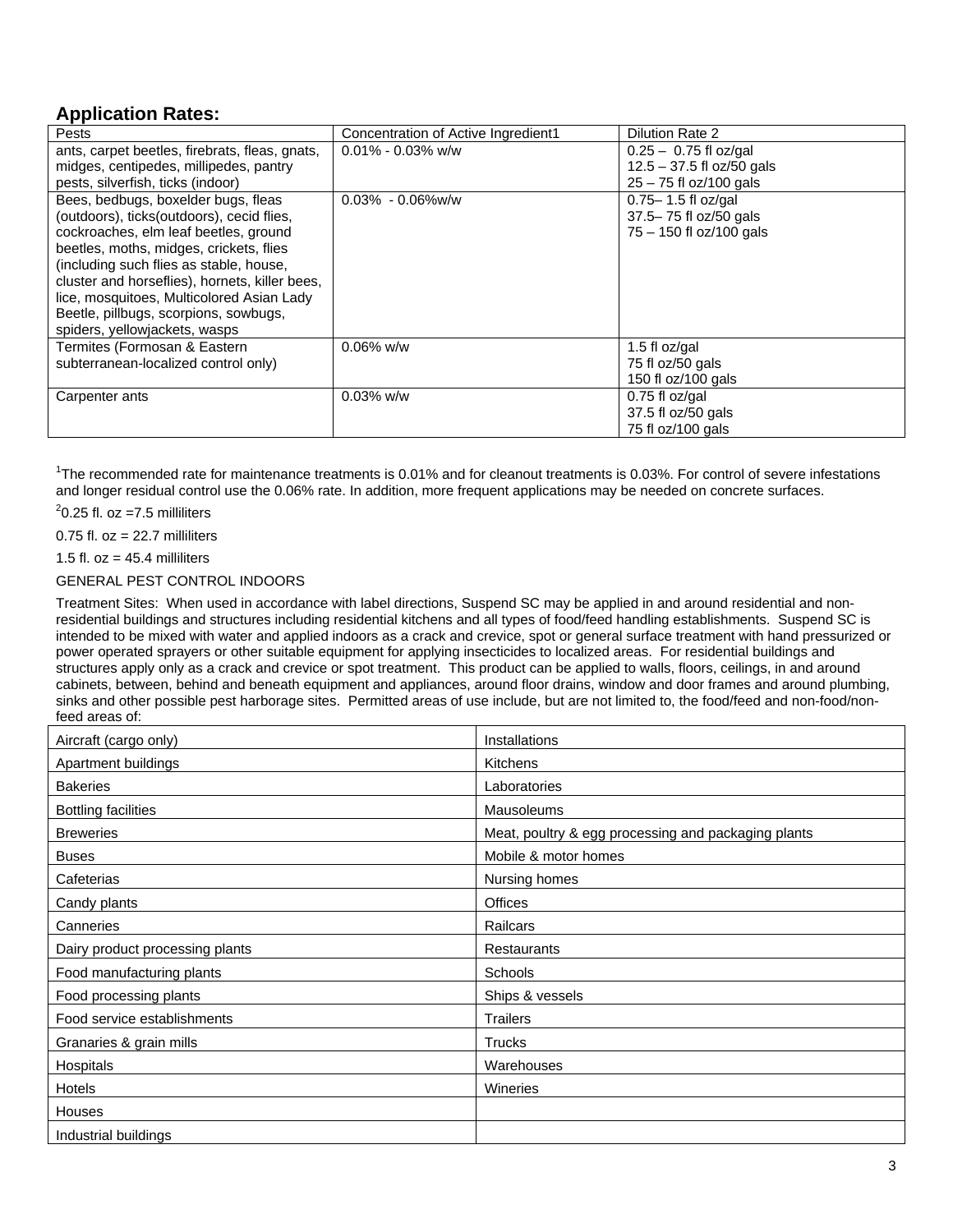Treatments may be applied at 21-day intervals or as necessary to maintain adequate control. Remove pets and cover aquariums and terrariums before spraying. Do not apply to classrooms when in use. Do not use in aircraft cabins.

Treat specific areas that insect inhabit or where they are frequently found. Use 0.25 to 1.5 fluid ounces of Suspend SC in sufficient amount of water and apply to adequately cover 1000 square feet. Do not allow dripping or run-off to occur. Under conditions of severe pest infestation, when quick knockdown and/or longer residual control is desired, use 1.5 ounces of 0.06% Suspend SC per 1,000 sq. ft.

**Premise Pest Control:** *Cockroaches, Ants, Crickets, Silverfish, Firebrats, Centipedes, Millipedes, Cloth Moths, Earwigs, Pillbugs, Sowbugs, Scorpions and Spiders:* Apply as a coarse, low pressure spot or crack and crevice spray to areas that these pests normally inhabit. Pay particular attention to dark corners of rooms and closets; floor drains; cracks and crevices in walls; along and behind baseboards; beneath and behind sinks, stoves, refrigerators, and cabinets; around plumbing and other utility installations; doors, windows and in attics and crawl spaces. Applications may be made to floor surfaces along baseboards and around air ducts. Let surfaces dry before allowing children or pets to contact surfaces.

**Pantry Pest Control:** To kill adult and accessible stages of insect pests such as *Lesser Grain Borers, Grain Weevils, Flour Beetles, Saw-toothed Grain Beetles, Cigarette Beetles, Merchant Grain Beetles, Angoumois Grain Moths, Mediterranean Flour Moths, Indian Meal Moths, Grain Mites and Spider Mites:* Make applications to cupboards, shelving and storage areas. Remove all foodstuffs, all utensils, shelf paper and other objects before spraying. Allow all treated surfaces to dry and cover shelves with clean paper prior to replacing foodstuffs, utensils or other items. Any foodstuff accidentally contaminated with any spray solution should be discarded.

**Crawling and Flying Insect Pests (such as flies, gnats, midges, mosquitoes, cockroaches, ants and silverfish):** Apply directly to walls, ceilings, window screens and other resting areas as a residual surface treatment. May be used inside residential buildings, as well as in and around carports, garages, storage sheds, unoccupied horse stables and pet kennels.

Ants: (including Pharaoh Ants): Apply to trails, around doors and windows and other areas where ants inhabit or enter premises. *Bedbugs and Lice:* Remove linens and wash before reuse. Apply to mattresses, especially tufts, folds, and edges until moist. Apply to the interior of the frame. Allow to dry before remaking bed.

*Carpet Beetles, Fleas and Ticks:* A total integrated pest management program is recommended. It is suggested that infested areas be thoroughly vacuumed prior to treatment. These areas include all carpet, upholstered furniture, baseboards and other indoor areas frequented by pets. The vacuum cleaner bag should be discarded in an outdoor trash container upon completion. Pet bedding should be cleaned or replaced. Apply Suspend SC as a uniform coarse low-pressure spot or crack and crevice treatment to areas where these pests normally inhabit. Care should be taken to limit spot treatments to pet bedding and its surrounding area, infested floor coverings and pest habitats. Do not treat entire area of floor, carpet or floor coverings. Use a dust such as Deltadust® in areas around electrical equipment. Do not apply as a space spray. Restrict applications to furniture where no prolonged contact by humans will occur. Do not allow people or pets to contact treated areas until spray has dried. This product can be used with an Insect Growth Regulator (IGR). Effective flea control includes controlling the source of flea infestations. This can require treatment of pets with a product registered by EPA for such use and treating outside areas frequented by pets. Suspend SC can also be applied out-of-doors for flea control. Do NOT treat pets with this product.

**Pet Kennels:** For residual control of crawling and flying insects in and around these structures, apply as a general surface and/or crack and crevice spray. Optimal control results if facilities to be treated are clean and if the exterior perimeter is concurrently treated with Suspend SC. Apply only to areas of facility where animals are not present. Allow spray to dry before allowing re-entry of animals into treated areas. Do not apply to animal feed or watering equipment.

#### **Food/Feed Handling Establishments:**

For control of all labeled pests, applications are permitted in food/feed and non-food/non-feed areas of food/feed handling and processing establishments as a general surface, spot or crack and crevice treatment. Food/Feed handling establishments are defined as places other than private residences in which exposed food/feed is held, processed, prepared or served. Included also are areas for receiving, storing, packing (canning, bottling, wrapping, boxing), preparing, edible waste storage and enclosed processing systems (mills, dairies, edible oils, syrups) of food/feed. Serving areas where food/feed is exposed and the facility is in operation are also considered food/feed areas.

**Non-Food/Non-Feed Areas:** Examples of non-food/non-feed areas include garbage rooms, lavatories, floor drains (to sewers), entries and vestibules, offices, locker rooms, machine rooms, boiler rooms, mop closets and storage (after packaging, canning or bottling). All areas that insects inhabit or through which insects may enter should be treated.

**General Surface Applications:** Do not use this application method in the food/feed handling areas of the facility when the facility is in operation or foods/feeds are exposed. Do not apply directly to food/feed products. Cover or remove all food/feed processing and/or handling equipment during application. After application in food/feed processing plants, cafeterias and similar facilities, wash all equipment, benches, shelving and other surfaces which food/feed will contact. Clean food/feed handling or processing equipment and thoroughly rinse with clean, fresh water. After application in bakeries, clean all food contact surfaces thoroughly with appropriate equipment.

**Spot or Crack & Crevice Applications:** Except in federally inspected meat and poultry plants, spot or crack and crevice applications may be made while the facility is in operation provided exposed food is covered or removed from area being treated prior to application. Do not apply directly to food or food-handling surfaces.

In the home, do not allow spray to contact food/feed surfaces. If it does, clean surfaces with soap and water.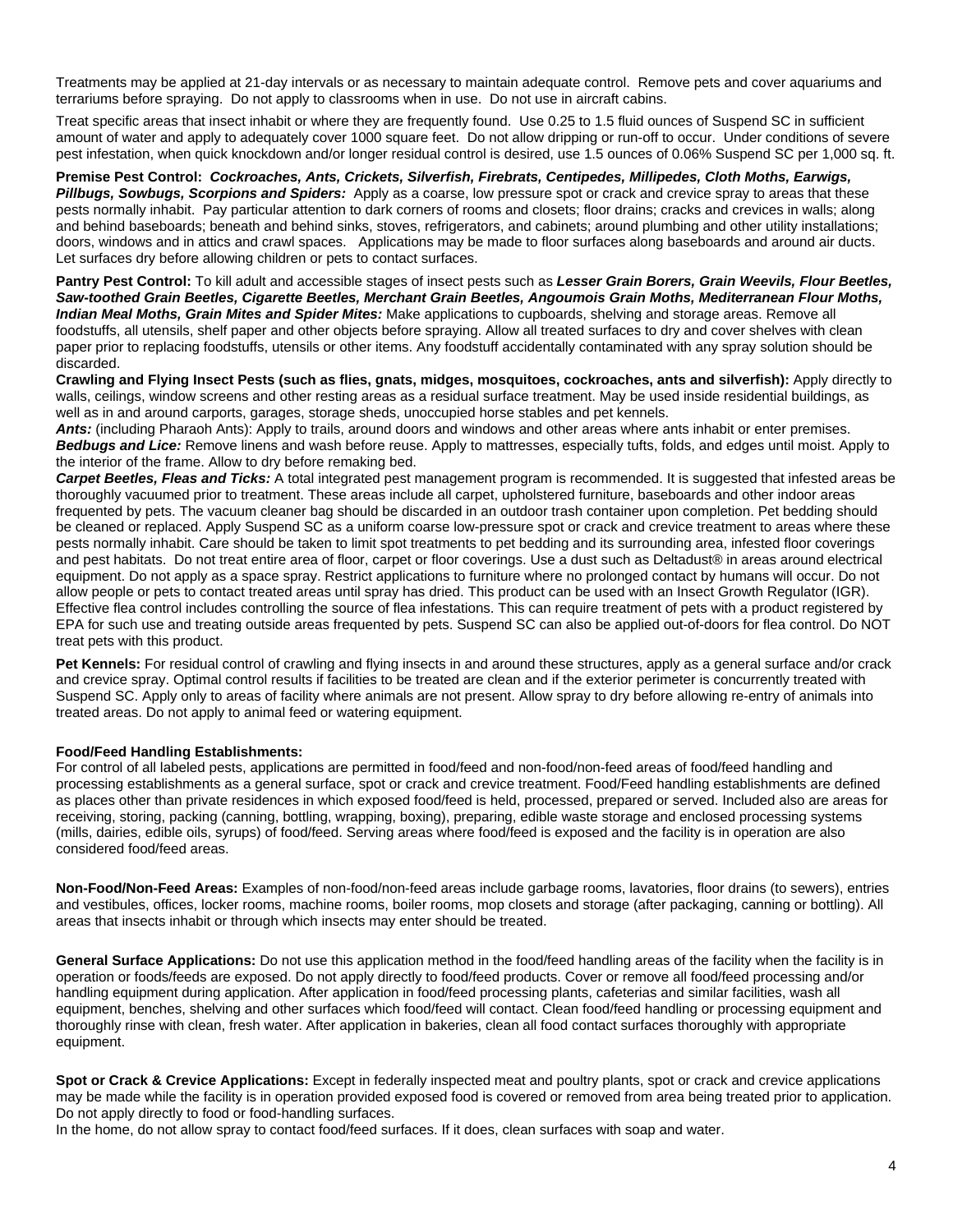**GRAIN BINS AND WAREHOUSES:** Dilute 0.25-1.5 fl. oz. of Suspend SC Insecticide with water to make 1 gallon of solution. Apply finished spray to equipment, wall and floor surfaces of grain bins and warehouses at the rate of 1 gallon per 1000 sq. ft. prior to storing or handling grain. Do not allow run-off to occur. Application should be made only after equipment bins and buildings have been thoroughly cleaned. Empty bins or warehouses should be fumigated with an EPA registered fumigant according to the manufacturer's label recommendations when inaccessible areas exist. To help prevent infestation of these structures, apply Suspend SC Insecticide as a perimeter treatment where pests are active and may find entrance. It is recommended to treat a band of soil or lawn up to 6-10 feet wide around and adjacent to structures and treat the foundation to a height of 2 to 3 feet. Mix 0.25-1.5 fl. oz. of Suspend SC Insecticide with water to make 1 gallon of solution. Apply as a coarse spray at a rate of 1 gallon per 1000 sq. ft. Thoroughly and uniformly wet the barrier area but do not allow run-off to occur.

#### **GENERAL PEST CONTROL OUTDOORS**

Use Suspend SC to control outdoor pests by application as either a perimeter treatment, residual spray or broadcast application to lawns, grounds and ornamental plantings.

**Treatment Sites:** When used in accordance with label directions, Suspend SC may be applied as a perimeter treatment or as a residual spray around residential and non-residential settings. Begin applications when pests are noticed.

**Residual Spray:** Apply Suspend SC as a coarse low-pressure spray at the rate of 0.75 to 1.5 fl oz to surfaces of buildings, porches, screens, window frames, eves, patios, refuse dumps, garages and lawns.

**Perimeter Treatments:** To help prevent infestation of buildings, apply Suspend SC Insecticide where pests are active and may find entrance. It is recommended to treat a band of soil or lawn up to 6 - 10 feet wide around and adjacent to buildings and treat the building foundation to a height of 2 to 3 feet. Apply as a coarse spray at the rate of 0.25 to 1.5 fl oz of Suspend SC Insecticide in sufficient amount of water. (See Mixing Directions for Perimeter Application below). Use an adequate volume to thoroughly and uniformly wet the barrier area but do not allow run-off to occur.

#### **MIXING DIRECTIONS FOR Suspend SC Insecticide- OUTDOOR PERIMETER APPLICATION**

#### **I. Suspend SC Insecticide dilution (0.25 oz./1000 sq. ft.)**

#### **Tank Size 15 Gallons 25 Gallons 50 Gallons 100 Gallons Finished Spray: Gallons Per 1000 sq.ft. Suspend SC Per Tank (fl. Oz.) Homes Per Tank\* Suspend SC Per Tank (fl. Oz.) Homes Per Tank\* Suspend SC Per Tank (fl. Oz.) Homes Per Tank\* Suspend SC Per Tank (fl. Oz.) Homes Per 1 3.75 15 6.25 25 12.50 50 25.00 100 3** | 1.25 | 5 | 2.08 | 8 | 4.17 | 16 | 8.33 | 33 **5 0.75 3 1.25 5 2.50 10 5.00 20**  10 | 0.37 | 1.5 | 0.63 | 2.5 | 1.25 | 5 | 2.50 | 10

#### **(Based on one home being 1,000 sq. ft.)**

**\*Based on Suspend SC Insecticide applied at 0.25 ounces per 1,000 square feet treated per home or structure.** 

#### **II. Suspend SC Insecticide dilution (1.00 oz./1000 sq. ft.)**

| <b>Tank Size</b>                                                                                            |                                         | 15 Gallons                |                                         | 25 Gallons                |                                   | 50 Gallons                |                                                | 100 Gallons               |
|-------------------------------------------------------------------------------------------------------------|-----------------------------------------|---------------------------|-----------------------------------------|---------------------------|-----------------------------------|---------------------------|------------------------------------------------|---------------------------|
| <b>Finished</b><br>Spray:<br><b>Gallons Per</b><br>1000 sq.ft.                                              | <b>Suspend</b><br><b>SC</b><br>Per Tank | <b>Homes Per</b><br>Tank* | <b>Suspend</b><br><b>SC</b><br>Per Tank | <b>Homes Per</b><br>Tank* | <b>Suspend</b><br>SC.<br>Per Tank | <b>Homes Per</b><br>Tank* | <b>Suspend</b><br><b>SC</b><br><b>Per Tank</b> | <b>Homes Per</b><br>Tank* |
|                                                                                                             | (fl. Oz.)                               |                           | (fl. Oz.)                               |                           | (fl. Oz.)                         |                           | (fl. Oz.)                                      |                           |
|                                                                                                             | 15.0                                    | 15                        | 25.0                                    | 25                        | 50                                | 50                        | 100                                            | 100                       |
| 3                                                                                                           | 5.0                                     | 5                         | 8.4                                     | 8.3                       | 16.70                             | 16.7                      | 33.3                                           | 33.3                      |
| 5                                                                                                           | 3.0                                     | 3                         | 5.0                                     | 5                         | 10.0                              | 10                        | 20.0                                           | 20                        |
| 10                                                                                                          | 1.5                                     | 1.5                       | 2.5                                     | 2.5                       | 5.0                               | 5                         | 10.0                                           | 10                        |
| *Based on Suspend SC Insecticide applied at 1.00 ounce per 1,000 square feet treated per home or structure. |                                         |                           |                                         |                           |                                   |                           |                                                |                           |

**Fleas and Ticks:** Apply Suspend SC as a coarse wet spray to areas where fleas and ticks are most likely to be found, such as but not limited to, dog houses, kennels, runways, cracks and crevices in sidewalks, paths or patios, under plants, shrubs, bushes, trees, or other shaded, moist areas where pests may rest.

**Fire Ants:** Apply Suspend SC as a drench. Dilute 1.5 oz per one gallon of water. Gently sprinkle 1 to 2 gallons of the diluted insecticide

**Tank\***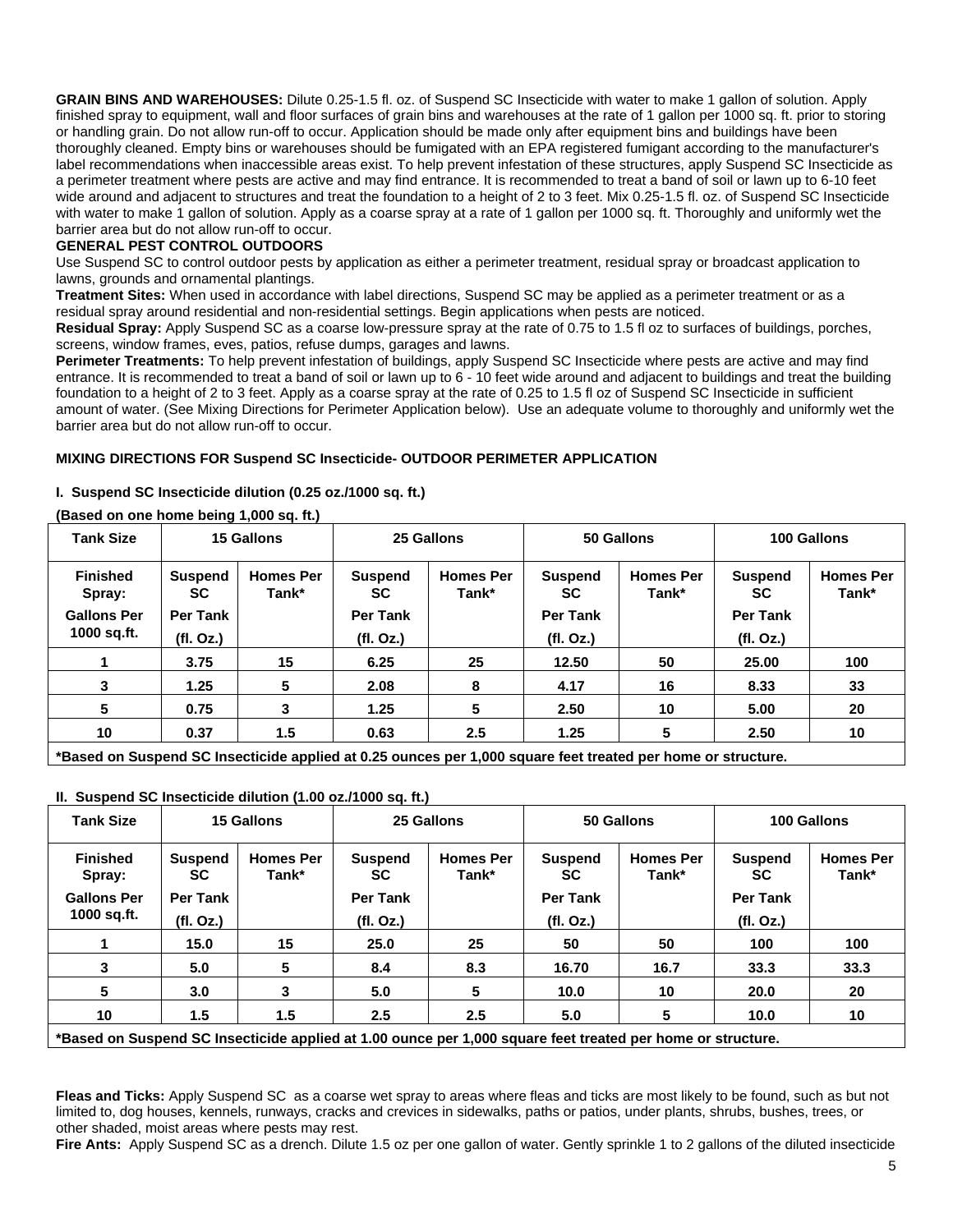over the surface of each mound and surrounding area to a 2-foot diameter. For best results, apply in cool weather, 65 to 80°F or in early morning or late evening hours. Treat new mounds as they appear. Pressurized sprays may disturb the ants and cause migration, reducing product effectiveness.

#### **Wood-Infesting Insects:**

For control of wood-infesting beetles on surfaces in homes and other structures, apply a 0.06% suspension of Suspend SC. For treatment of small areas, apply by brushing or spraying the suspension evenly on wood surfaces. For large or overhead areas of homes, apartment buildings, etc., apply as a coarse spray to thoroughly cover the area. Cover all surfaces below the area being sprayed with plastic sheeting or other material which can be disposed of by placing in trash if contamination from dripping occurs. Sprayed surfaces should be avoided until the treated area is completely dry.

For control of above-ground termites and wood-infesting beetles in localized areas, apply a 0.06% suspension or sufficient volume of foam of Suspend SC to voids and galleries in damaged wood and in spaces between wooden structural members and between the sill plate and foundation where wood is vulnerable. Applications may be made to inaccessible areas by drilling and then injecting the suspension or foam with a suitable directional injector into the damaged wood or wall voids. All treatment holes drilled in construction elements in commonly occupied areas of structures must be securely plugged.

Termite carton nests in building voids may be injected with 0.06% suspension or foam using a pointed injection tool. Multiple injection points to varying depths may be necessary. It is desirable to physically remove carton nest material from building voids when such nests are found.

Application to attics, crawl spaces, unfinished basements, or man-made voids may be made with a coarse fan spray of 0.06% suspension to control exposed worker and winged reproductive forms of termites. For control of swarming or reproductive stages of termites, apply a 0.06% suspension to the swarm or area on which they collect.

The purpose of such applications of Suspend SC is to kill workers or winged reproductive forms which may be present at the time of treatment. Such applications are not a substitute for mechanical alteration, soil treatment or foundation treatment but are merely a supplement.

Do not apply solution until location of heat or air conditioning ducts, vents, water and sewer lines and electrical conduits are known and identified. When located, applications may be made around these structures. However, caution must be taken to avoid contamination of these structural elements and airways.

For control of above-ground termites inside trees, utility poles, fencing and decking materials and similar structural members, drill to find the interior infested cavity and inject 0.06% suspension or foam using an appropriate treatment tool with a splashback guard. Termite carton nests in trees may be injected with 0.06% suspension or foam using a pointed injection tool. Multiple injection points to

varying depths may be necessary. It is desirable to physically remove carton nest material from trees when such nests are found. For protection of firewood from carpenter ants and termites, treat soil beneath firewood prior to stacking with a 0.06% suspension at 1 gallon per 8 square feet to prevent carpenter ant or termite infestation. DO NOT treat firewood with this product.

For control of carpenter ants in houses and other structures, use a 0.06% suspension and apply as a general surface, spot, crack and crevice or wall void application. Apply around doors and windows and other places where carpenter ants may enter the premises. Spray or foam into cracks and crevices through small drilled holes into voids where these ants or their nests are present. Use a sufficient amount of coarse spray or foam to cover the area. Do not exceed 1 gallon of dilute suspension per 1000 square feet of treated surface.

For control of carpenter ants inside trees, utility poles, fencing and decking materials and similar structural members, drill to find the interior infested cavity and inject 0.06% suspension or foam using an appropriate treatment tool with a splashback guard.

For control of tunneling carpenter ants in soil, apply a 0.06% suspension as a drench or inject the suspension or foam at intervals of 8 to 12 inches. Establish a uniform vertical barrier at the edge of walls, driveways or other hard surfaces where ants are tunneling beneath the surfaces.

For control of carpenter bees in structures, apply a 0.06% suspension or sufficient volume of foam directly into gallery entrance holes. Following treatment, the entrance holes may be left open 24 hours to be certain that returning adult bees are killed. When there is no activity, the hole may be sealed with a suitable sealant.

**Foam Application Use Directions:** Suspend SC can be converted to a foam and the foam used to treat structural voids to control insect and arthropod pests in walls, under slabs or in other void areas. Mix end-use dilution of Suspend SC with manufacturer's recommended volume of foaming agent. Use the recommended rate suspension converted to a foam to achieve the desired foam expansion ratios. Verify before treatment that the foaming agent is compatible with Suspend SC.

#### **Turfgrass Applications:**

Suspend SC controls a broad spectrum of insects on turfgrasses and ornamental plants in outdoor areas such as athletic fields, recreational areas, residential landscapes, parks, and public and commercial sites such as around institutional commercial and industrial buildings.

Uniform coverage is essential. Begin applications when pests are evident. Apply Suspend SC as a broadcast application using a conventional hydraulic boom-type sprayer or other suitable equipment for turfgrass pests according to the rates listed in the Application Rates for Turfgrass Sites table. Apply using a minimum of 2 gallons of water per 1000 sq. ft. Higher volumes (4 to 10 gallons of water per 1000 sq. ft.) may be needed for adequate coverage of dense turfgrass canopies and/or turfgrasses maintained under high mowing heights. Allow sufficient time for the application to dry before allowing pets or people to enter treatment area.

Target insects must be exposed to the insecticide to be controlled. For optimum control of surface-feeding insects, delay irrigation or mowing for 24 hours after application. For subsurface-feeding insects, irrigate with 0.25 to 0.5 inch of water immediately after application.

**Tank Mixing:** Suspend SC Insecticide has been found to be compatible with many commonly used pest control and fertilizer products. When tank-mixing Suspend SC, observe all restrictions and precautions and limitations which appear on the label of each product. For any tank-mixture which has not been previously tested, mix the correct proportion of products and water in a quart jar to ensure proper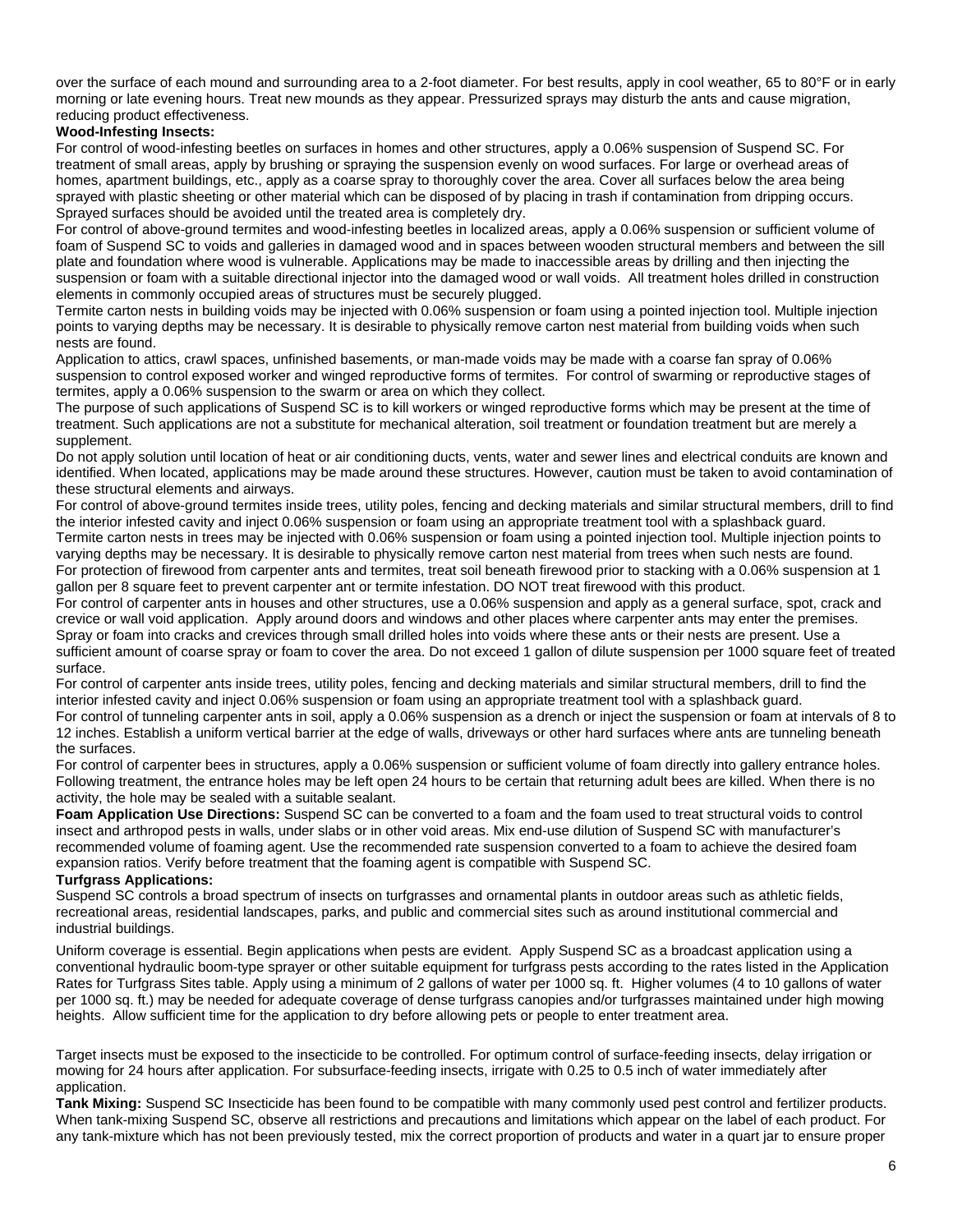physical compatibility of the mixture. Tank mixtures of Suspend SC with silicone surfactants may improve the control of some insects.

**NOTE: In New York State, product may not be applied to turf within 100 feet of a coastal marsh or stream that drains directly into a coastal marsh. For control of turf insects in New York, a second application may be made after two weeks if target insect activity persists.** 

#### **Application Rates For Turfgrass Sites:**

| <b>Sites</b>                                                                                                        | <b>Pests</b>                                                                                                                                                                                                                                                                                                                                                                                                   | Rates                                                                                                                                                                                         | Remarks                                                                                                                                                                                                                                                                                                                                                                                                                                                                                         |
|---------------------------------------------------------------------------------------------------------------------|----------------------------------------------------------------------------------------------------------------------------------------------------------------------------------------------------------------------------------------------------------------------------------------------------------------------------------------------------------------------------------------------------------------|-----------------------------------------------------------------------------------------------------------------------------------------------------------------------------------------------|-------------------------------------------------------------------------------------------------------------------------------------------------------------------------------------------------------------------------------------------------------------------------------------------------------------------------------------------------------------------------------------------------------------------------------------------------------------------------------------------------|
| Athletic fields, recreational<br>areas, lawns& grounds,<br>residential areas, parks, public<br>and commercial sites | Ants, armyworms, centipedes,<br>chiggers, cockroaches,<br>crickets, cutworms, fleas(adult),<br>grasshoppers, ground beetles,<br>Japanese beetles (adults),<br>leafhoppers, mealybugs,<br>pillbugs, scorpions, sod<br>webworms, sowbugs,<br>springtails, spiders, ticks<br>Annual bluegrass weevil<br>(adult), billbugs (adult), black<br>turfgrass ataenius (adult),<br>chinch bugs, mites*, mole<br>crickets, | 0.4 to 0.6 fl $oz/1000$ sq. ft<br>or<br>17, 5 to 26 fl $oz/Acce$<br>or<br>$0.06$ to $0.08$ lb ai/A<br>0.6 to 0.9 fl oz/1000 sq. ft.<br>or<br>26 to 39 fl oz/Acre<br>or<br>0.08 to 0.13lb ai/A | Apply when pests become<br>evident.<br>Apply as a broadcast spray in a<br>minimum of 2 gallons of water<br>per 1000 sq. ft.<br>Delay irrigation or mowing for 24<br>hours after application for<br>optimum control of surface-<br>feeders such as cutworms and<br>webworms. For subsurface-<br>feeders, such as mole<br>crickets, irrigate with 0.25 to 0.5<br>inch of water immediately after<br>application.<br>The addition of a silicone<br>surfactant may enhance mole<br>cricket control. |

**\*Suppression Only**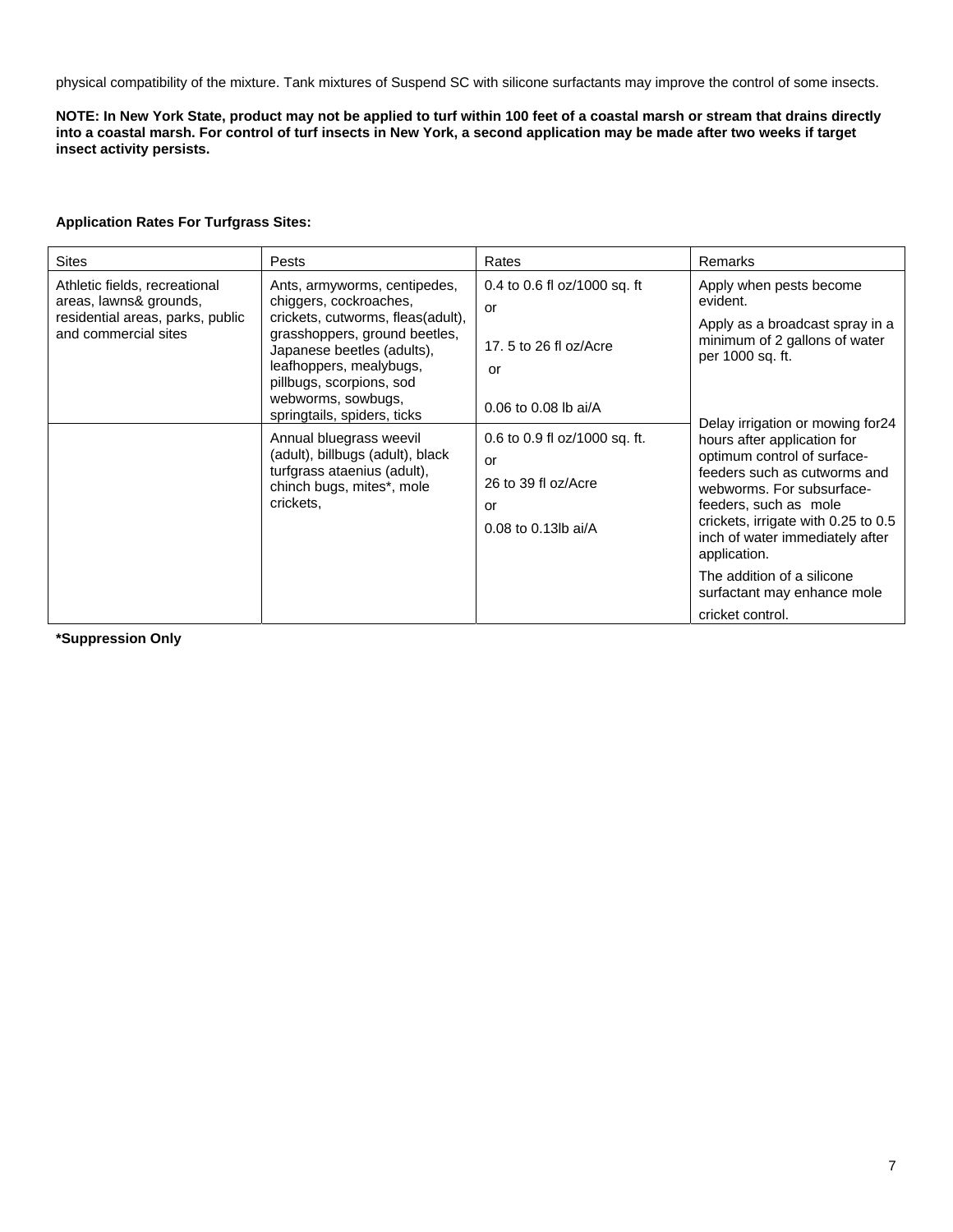#### **Landscape Ornamental Treatments:**

Suspend SC Insecticide provides control of a wide range of insects on landscape ornamentals. Mix Suspend SC with the required amount of water according to the Application Rates for Ornamentals table below. Thoroughly apply the finished spray to upper and lower leaf surfaces to ensure adequate coverage, but prior to dripping. Be sure to penetrate dense foliage to wet leaves, trunk and branches.

Plant safety testing has been conducted on many species of ornamental plants under a wide range of environmental and cultural conditions and no injury has been observed. If local use information is not available, it is advisable to pre-spray a few plants.

| <b>Sites</b>                                                                          | <b>Pests</b>                                                                                                                                                                                                                                                                                                                                                                                                                                                                                                                                                                                                                                                                                                                                                                                                                                                                                                                        | Rate                           | <b>Remarks</b>                                                                                                                                                                   |
|---------------------------------------------------------------------------------------|-------------------------------------------------------------------------------------------------------------------------------------------------------------------------------------------------------------------------------------------------------------------------------------------------------------------------------------------------------------------------------------------------------------------------------------------------------------------------------------------------------------------------------------------------------------------------------------------------------------------------------------------------------------------------------------------------------------------------------------------------------------------------------------------------------------------------------------------------------------------------------------------------------------------------------------|--------------------------------|----------------------------------------------------------------------------------------------------------------------------------------------------------------------------------|
| Landscape ornamentals<br>including trees, shrubs,<br>evergreens and foliage<br>plants | Adelgids, ants, aphids,<br>azalea lace bugs, bagworms,<br>boxelder bugs,<br>cankerworms, cardamom<br>thrips, cockroaches, crickets,<br>elm leaf beetles, elm<br>spanworms, European pine<br>sawflies, fall webworms, flea<br>beetles, flies, fungus gnats,<br>grasshoppers, greenstriped<br>mapleworm, Gypsy moth<br>(larvae), imported willow leaf<br>beetles, Japanese beetles<br>(adults)*, June beetles<br>(adults), lace bugs, leaf-<br>feeding caterpillars,<br>leafhoppers, leaf rollers,<br>loopers, leaf skeletonizers,<br>mealybugs, midges, mimosa<br>webworms, mites**,<br>orangestriped oakworms,<br>pillbugs, pine shoot beetles,<br>pine tip moths, pinyon<br>spindlegall midges, plant<br>bugs, redhumped caterpillar,<br>red imported fire ants, sawfly<br>larvae, sowbugs, spiders,<br>springtails, spanworms,<br>scale insects (crawlers), tent<br>caterpillars, ticks,<br>webworms, yellownecked<br>caterpillar | 4 to 8 oz/100 gallons of water | Apply when pests become<br>evident. Thorough coverage<br>is required for best results.<br>Apply with sufficient water to<br>ensure coverage of upper<br>and lower leaf surfaces. |

**Application Rates for Ornamentals:** 

**\*Will provide anti-feedant properties on treated ornamentals against Japanese beetles.** 

**\*\*Suppression only.** 

**NOTES:** 

**1. DO NOT apply Suspend SC through any type of irrigation system.** 

**2. DO NOT apply this product to edible crops.** 

**3. DO NOT apply this product in hospital patient rooms while occupied or in any rooms occupied by the elderly or infirm.** 

**4. DO NOT apply in classrooms when in use.** 

**5. DO NOT apply to institutions (including libraries, sport facilities, etc.) in the immediate area when occupants are present.**